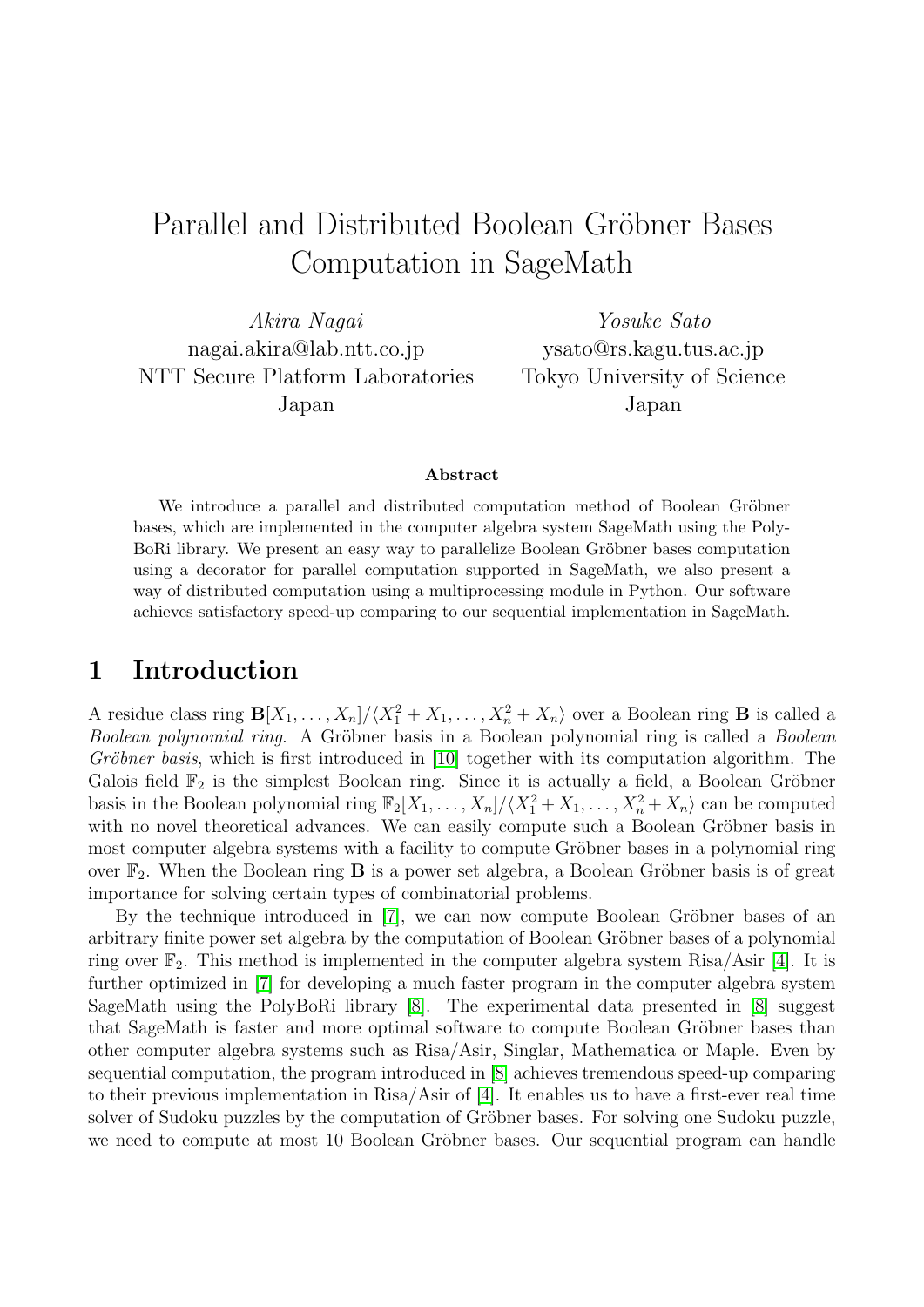them in a few seconds, we do not need any parallel computation of Boolean Gröbner bases for solving one Sudoku puzzle.

In order to compute a s-rank of a Sudoku puzzle which is a purely mathematical index introduced in [5] to present its level of difficulty, we need to compute much more Boolean Gröbner bases. For some Sudoku puzzles, a sequential program needs computation time beyond several minutes. We need parallel and distributed computation of Boolean Gröbner bases. In this paper we [use](#page-9-3) the word "parallel computation" for parallel computation by one computer with a multi-core processor, "distributed computation" for distributed computation by several computers connected on the Internet. So, "parallel and distributed computation" means parallel computation using several connected computers.

In this paper we introduce our parallel and distributed computation method of Boolean Gröbner bases of a Boolean polynomial ring over a power set algebra, which is implemented in the computer algebra system SageMath using the PolyBoRi library [1]. We parallelize a Boolean Gröbner bases program introduced in  $[8]$ . Note that a parallel computation program of Boolean Gröbner bases of a power set algebra is already implemented in  $[12, 11]$  using a parallel logic programming language KLIC. Unfortunately, their program does n[ot](#page-8-1) achieve enough speed-up, our program achieves satisfactory spe[ed](#page-9-2)-up.

The paper is organized as follows. In Section 2 and 3, we give [a](#page-9-4) [quic](#page-9-5)k review of a Boolean ring of a power set algebra and the computation method of Boolean Gröbner bases of a power set algebra introduced in [7]. In Section 4 and 5, we describe parallel computation and distributed computation of Boolean Gröbner bases. Section 6 contains some data we have obtained through our computation experiments using our program.

The reader is referred [to](#page-9-1) [14] for a comprehensive description of Boolean polynomial rings and Boolean Gröbner bases, also to [5] for more detailed description of the application of Boolean Gröbner bases to Sudoku puzzles.

We also put our prototyp[e p](#page-9-6)rog[ram](#page-9-3) as an open software at the following URL:

http://www.mi.kagu.tus.ac.jp/~nagai/BoolGB Sage/

### **2 Boole[an](h) ring of a power set algebra**

In this section, we review Boolean ring of a power set algebra.

**Definition 1** A commutative ring **B** with an identity 1 is called *a Boolean ring* if every element  $a$  of **B** is idempotent, i.e.,  $a^2 = a$ .

 $(\mathbf{B}, \vee, \wedge, \neg)$  becomes a Boolean algebra with the Boolean operations  $\vee, \wedge, \neg$  defined by  $a \vee b =$  $a+b+a\cdot b, a\wedge b=a\cdot b, \neg a=1+a$ . Conversely, for a Boolean algebra  $(\mathbf{B},\vee,\wedge,\neg)$ , if we define + and  $\cdot$  by  $a + b = (\neg a \land b) \lor (a \land \neg b)$  and  $a \cdot b = a \land b$ ,  $(\mathbf{B}, +, \cdot)$  becomes a Boolean ring. Note that + is nothing but an exclusive OR operator. Note also that  $-a = a$ .

**Definition 2** Let *S* be an arbitrary set and  $\mathcal{P}(S)$  be its power set, i.e., the family of all subsets of *S*. Then,  $(\mathcal{P}(S), \vee, \wedge, \neg)$  becomes a Boolean algebra with the operations  $\vee, \wedge, \neg$  as union, intersection and the complement of *S* respectively. It is called a *power set algebra* of *S*.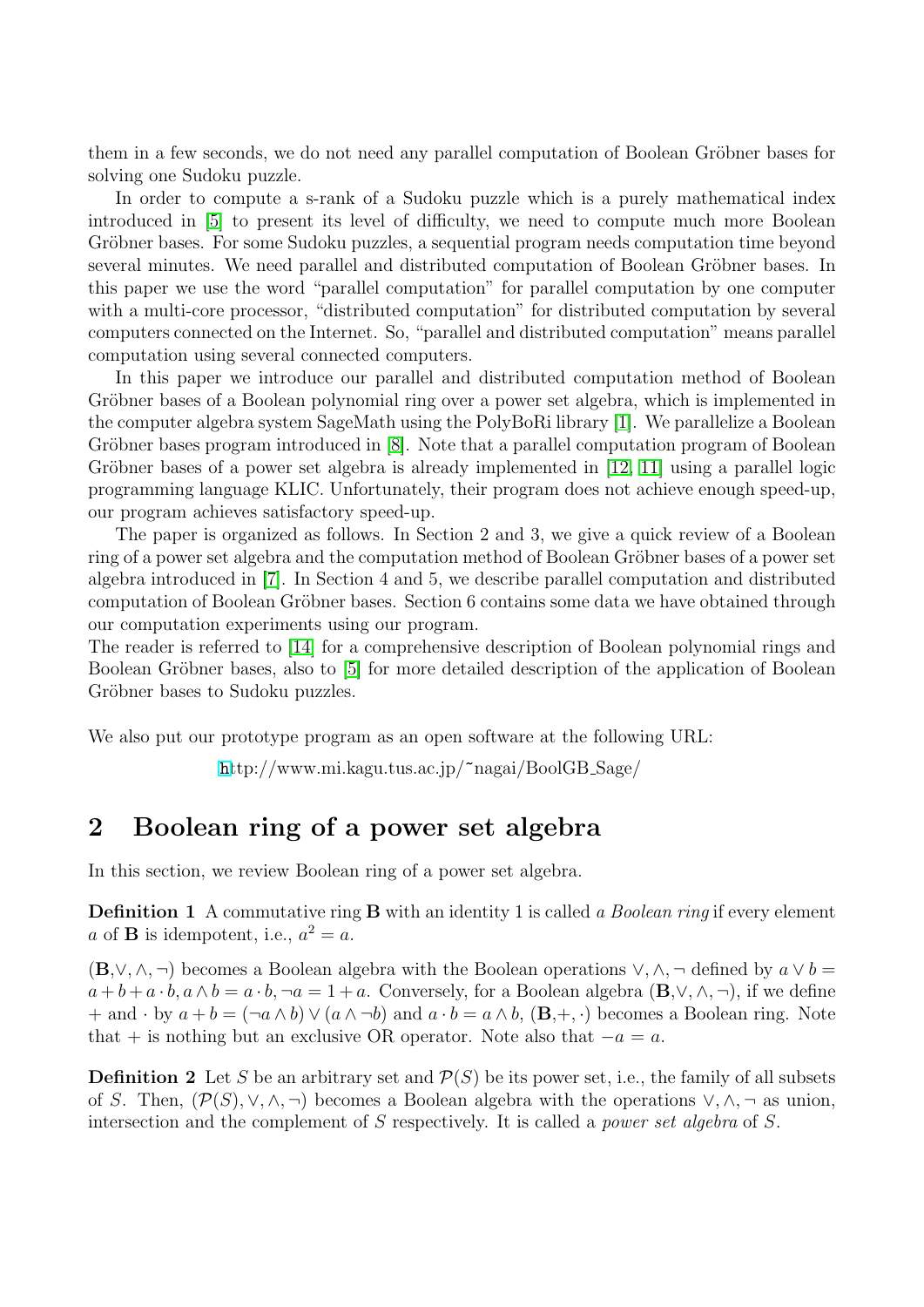**Definition 3** Let **B** be a Boolean ring. A residue class ring  $\mathbf{B}[X_1,\ldots,X_n]/\langle X_1^2+X_1,\ldots,X_n^2+X_1^2\rangle$  $X_n$  modulo an ideal  $\langle X_1^2 + X_1, \ldots, X_n^2 + X_n \rangle$  becomes a Boolean ring. It is called *a Boolean polynomial ring* and denoted by  $\mathbf{B}(X_1, \ldots, X_n)$ , its element is called *a Boolean polynomial*.

Note that a Boolean polynomial of  $\mathbf{B}(X_1, \ldots, X_n)$  is uniquely represented by a polynomial of  $\mathbf{B}[X_1,\ldots,X_n]$  that has at most degree 1 for each variable  $X_i$ .

In what follows, we identify a Boolean polynomial with such a representation.

Multiple variables such as  $X_1, \ldots, X_n$  or  $Y_1, \ldots, Y_m$  are abbreviated to  $\bar{X}$  or  $\bar{Y}$  respectively. Lower small roman letters such as *a, b, c* are usually used for elements of a Boolean ring **B**. The symbol  $\bar{a}$  denotes an *m*-tuple of elements of **B** for some *m*.

# **3** Computation of Boolean Gröbner bases of a finite power **set algebra**

In this section we review the computation theory of Boolean Gröbner bases.

Let  $S$  be a finite set and  $k$  be its cardinality. Then the Boolean ring  $B$  of the power set algebra  $\mathcal{P}(S)$  is isomorphic to the direct product  $\mathbb{F}_2^k$ . More precisely, let  $S = \{a_1, a_2, \ldots, a_k\}$ then the isomorphism  $\theta$  from  $\mathcal{P}(S)$  to  $\mathbb{F}_2^k$  is defined by  $\theta(A) = (e_1, e_2, \ldots, e_k)$  for each  $A \subseteq S$ , where  $e_i = 1$  if  $a_i \in A$  and  $e_i = 0$  if  $a_i \notin A$  for each  $i = 1, \ldots, k$ .

For an element  $v \in \mathbb{F}_2^k$ ,  $\pi_i(v)$  denotes the *i*-th component of *v*. This projection is naturally extended to a Boolean polynomial of  $\mathbb{F}_2^k(\bar{X})$ . The following theorem reduces the computation of a Boolean Gröbner basis of a Boolean polynomial ring  $\mathbb{F}_2^{\vec{k}}(\bar{X})$  to the computation of Boolean Gröbner bases of  $\mathbb{F}_2(X)$ .

**Theorem 4** In a Boolean polynomial ring  $\mathbb{F}_2^k(\bar{X})$ , let *G* be a finite set of Boolean closed polynomials. Then, *G* is a (reduced) Boolean Gröbner basis of an ideal *I* in  $\mathbb{F}_2^k(\bar{X})$  if and only if  $\pi_i(G) = {\pi_i(g) | g \in G} \setminus \{0\}$  is a (reduced) Gröbner basis of the ideal  $\pi_i(I) = {\pi_i(f) | f \in I}$ in  $\mathbb{F}_2(\bar{X})$  for each  $i = 1, \ldots, k$ .

For each  $i = 1, \ldots, k$ , define a map  $\phi_i$  from  $\mathbb{F}_2$  to  $\mathbb{F}_2^k$  by  $\phi_i(0) = (0, \ldots, 0)$  and  $\phi_i(1) = (e_1, \ldots, e_k)$ where  $e_i = 1$  and  $e_j = 0$  for any *j* such that  $j \neq i$ . It is also naturally extended to a map from  $\mathbb{F}_2(\bar{X})$  to  $\mathbb{F}_2^k(\bar{X})$ .

#### **Algorithm: Boolean GB**

**input:**  $F$  a finite subset of  $\mathbb{F}_2^k(\bar{X})$  and a term order  $>$  on  $T(\bar{X})$ **output:** *G* a reduced Boolean Gröbner basis of  $\langle F \rangle$  w.r.t. > For each  $i = 1, \ldots, k$  compute the reduced Boolean Gröbner basis  $G_i$  of the ideal  $\langle \pi_i(F) \rangle$  in  $\mathbb{F}_2(\bar{X})$ . Set  $G = \bigcup_{i=1}^k \phi_i(G_i)$ .

**Example 5** Let  $\mathbf{B} = \mathbb{F}_2 \times \mathbb{F}_2$ . In a polynomial ring  $\mathbf{B}(X)$ ,  $(1,0)X$ ,  $(0,1)X$  and  $(1,1)X$  are both reduced Gröbner bases of the same ideal.

In order to have a unique Gröbner basis, we need the following manipulation.

#### **Algorithm: Stratification**

**input:** *G* a reduced Boolean Gröbner basis in  $\mathbb{F}_2^k(\bar{X})$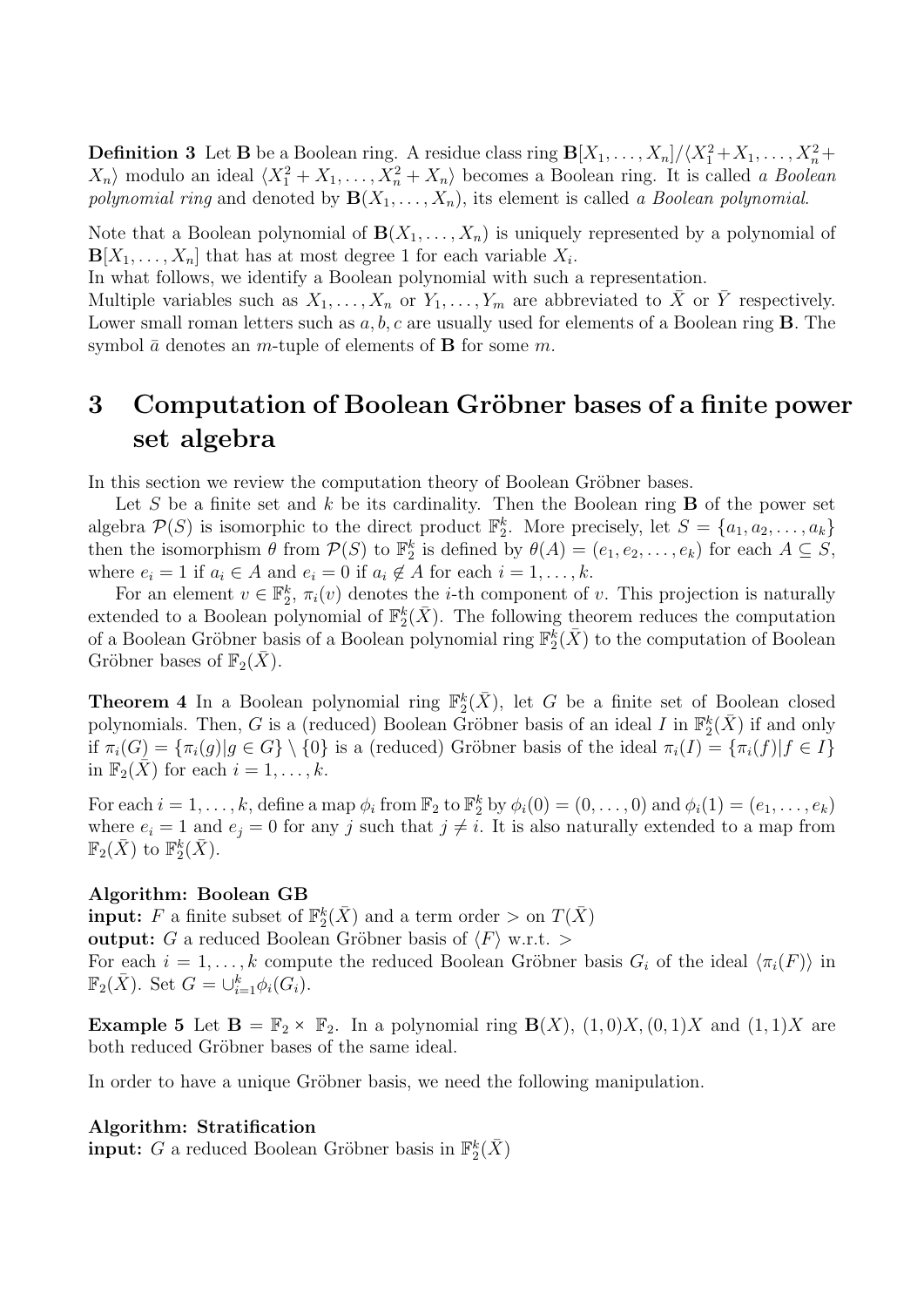**output:**  $G'$  a stratified Boolean Gröbner basis

Let  $\{t_1, \ldots, t_s\}$  be the set of all leading terms of some polynomial in *G*. For each  $i = 1 \ldots, s$ , let  $g_i = \sum_{LT(g)=t_i,g \in G} g$ . Set  $G' = \{g_1, \ldots, g_s\}.$ 

In the above example,  $(1,1)X$  is the stratified Gröbner basis, but the other is not. We conclude this section with a simple example of our method.

**Example 6** We show a calculation process of the Boolean Gröbner basis of the following F.

$$
F = \begin{cases} (\{e_1, e_2\} + 1) * X * Y + \{e_1\} * X + Y + \{e_2\} \\ X * Y + \{e_1\} * Y + X + \{e_1, e_2\} \end{cases}
$$

We compute  $\pi_i(F)$  as follows.

$$
\pi_1(F) = \begin{cases} X + Y \\ X * Y + Y + X + 1 \end{cases} \quad \pi_2(F) = \begin{cases} Y + 1 \\ X * Y + X + 1 \end{cases} \quad \pi_3(F) = \begin{cases} X * Y + Y \\ X * Y + X \end{cases}
$$

We compute the reduced Boolean Gröbner basis  $G_i$  of the ideal  $\langle \pi_i(F) \rangle$  in  $\mathbb{F}_2(X, Y)$ .

$$
G_1 = \begin{cases} X+1 & G_2 = \{1\} & G_3 = \{X+Y\} \\ Y+1 & \end{cases}
$$

We compute  $\phi_i(G_i)$  as follows.

$$
\phi_1(G_1) = \begin{cases} \{e_1\} * X + \{e_1\} \\ \{e_1\} * Y + \{e_1\} \end{cases} \phi_2(G_2) = \{\{e_2\}\} \phi_3(G_3) = \{(\{e_1, e_2\} + 1) * (X + Y)\}
$$

Finally, we do Stratification in order to get a stratified Boolean Gröbner basis.

$$
G' = \begin{cases} (\{e_2\} + 1) * X + (\{e_1, e_2\} + 1) * Y + \{e_1\} \\ \{e_1\} * Y + \{e_1\} \\ \{e_2\} \end{cases}
$$

### **4 Parallel Boolean Gr¨obner bases**

In this section we describe a parallelization method for Boolean Gröbner basis computation and its implementation in SageMath. In the previous section we see that each computation of  $\langle \pi_i(F) \rangle$  for  $i = 1, \ldots, k$  is done independently. Hence, the computation of the reduced Gröbner basis  $G_i$  of the ideal  $\langle \pi_i(F) \rangle$  in  $\mathbb{F}_2(X)$  is also done independently. Therefore we can easily have an algorithm for parallel Boolean Gröbner basis computation. It is also easy to implement a parallel Boolean Gröbner basis computation by using a decorator which gives a function of a parallel interface. This decorator represented by "@parallel" is supported in SageMath. Our program to compute a Boolean Gröbner basis of a finite power set algebra  $\mathcal{P}(\{s_1, \ldots, s_k\})$  has the following rather simple shape.

```
@parallel()
def parallel_gb(In):
  I = ideal(In[1])
```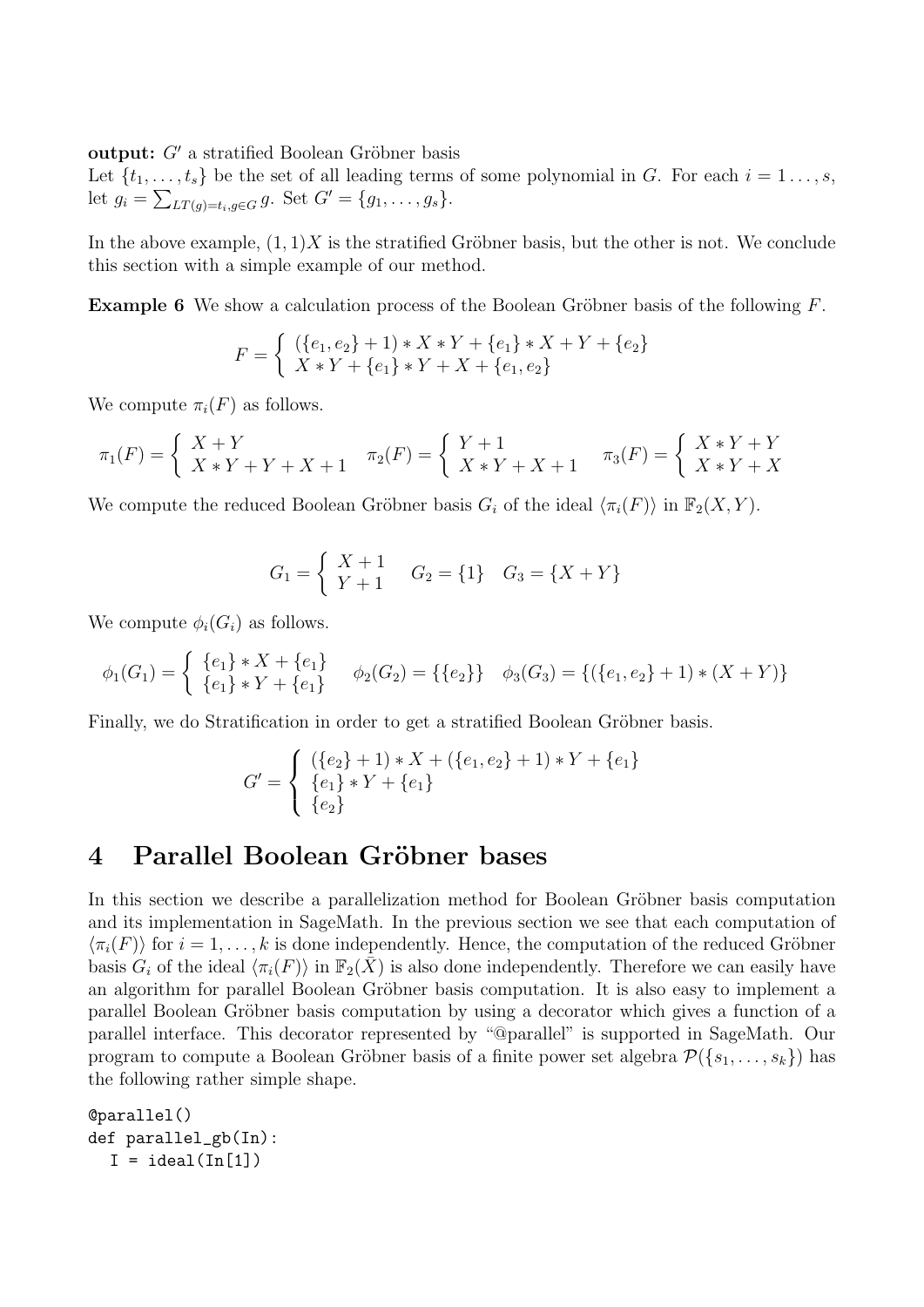```
BG=I.groebner_basis(heuristic=False)
  return [In[0],BG]
def parallel_bgb(Polys,Vars,Eles):
  B = BooleanPolynomialRing(len(Vars)+len(Eles), Vars+Eles, order='lex')
  BPolys=(B.ideal(Polys)).gens()
  BVars=(B.ideal(Vars)).gens()
  BEles=(B.ideal(Eles)).gens()
  Polys_set=divide(BPolys, BVars, BEles)
  Input=[[i,Polys_set[i]] for i in range(len(Polys_set))]
  Output=list(parallel_gb(Input))
  Bgb_set=[]
  Bgb_set=[Bgb_set+Output[j][1][1] for i in range(len(Output))
    for j in range(len(Output))if Output[j][1][0]==i]
  Ele_BPolys=mulatom(Bgb_set,BEles)
  Bgb=stratify(Ele_BPolys,BVars)
  return Bgb
```
BooleanPolynomialRing is a  $\text{PolyBoRi}$  command which defines a polynomial ring  $\mathbb{F}_2(\bar{X}, s_1, \ldots, s_k).$ For the input *F* of Polys, divide computes  $\pi_i(F)$  for each  $i = 1, \ldots, k$ . parallel\_gb computes a reduced Gröbner basis  $G_i$  of the ideal  $\langle \pi_i(F) \rangle$  in  $\mathbb{F}_2(\bar{X})$  for each  $i = 1, \ldots, k$  in parallel. After that, an output of parallel\_gb stored in an array is sorted. mulatom is a program to compute  $\phi_i(G_i)$ . Finally stratify compute the stratified Boolean Gröbner basis  $G'$ .

We give a snapshot of timing data of the following example of parallel Boolean Gröbner basis computations. In the example, we have 40 variables  $x_1, \dots, x_{40}$ . The symbols  $e_1, e_2, \dots, e_{10}$ denote strings, so  $\{e_1\}$ ,  $\{e_2\}$ ,  $\cdots$  are elements of our **B**.

**Example 7**  $F = \{x_8x_{40} + x_{11}x_{15} + x_{13}x_{30} + x_{23}x_{27}, x_{19} + x_{26}x_{38}, \{e_1\}x_{14}x_{40} + x_{15}x_{2} + x_{1}, \{e_7\}x_{26} +$  ${e_{10}}x_{37}+{e_7}, x_8x_{23}+x_{11}x_{39}+x_{16}x_{18}, x_{25}x_{27}+{e_4}x_{35}, {e_5}x_{12}+x_{33}x_4+x_{17}x_6+x_{33}, {e_4}x_{10}+$  $x_{22}x_{24} + x_{12}x_3$ ,  $\{e_1\}x_{27} + \{e_6\}x_{34}$ ,  $\{e_6\}x_{14}x_2 + x_{20}x_{28} + x_{27}x_{38} + x_{31}x_{38} + e_9$ ,  $\{e_1\}x_{18}x_{37} + x_{12}x_{16} +$  $x_1x_{20} + x_{22}, x_4x_{13} + x_5, x_{10}x_{14}x_{32}, \{e_6\}x_{16}x_{22}, \{e_1\}x_{22}x_{37} + \{e_8\}x_{25}, \{e_3\}x_{10} + x_{12}x_{30}, \{e_4\}x_{15} +$  ${e_9}x_{22} + x_{25}$ ,  ${e_5}x_{35} + x_{12} + x_7$ ,  ${e_2}x_{23} + {e_7}x_{21}x_{33} + {e_8}x_{36}x_9$ ,  $x_1 + x_8 + x_{15} + x_{16}$  $x_{22}$ ,  $\{e_3\}x_7 + \{e_3\}$ ,  $\{e_8\}x_{28} + \{e_8\}$ 

The computation is done by the computer with OS: Ubuntu 14.04 LTS 64bit, Software: Sage-Math 7.1, CPU: Intel(R) Core(TM) i7-3970X, Clock: 3.50GHz, Number of Cores: 6, Memory:  $64GB$ . Total computation time is  $16.7$  seconds using parallel Boolean Gröbner basis computation. Whereas, sequential computation time is 70 seconds.

```
sage: load("bgb.sage")
sage: %time B=parallel_bgb(Polys_ex6,Vars_ex6,Eles_ex6)
For the element 3 GB Computation time 2.95557999611
For the element 4 GB Computation time 4.66137695312
For the element 8 GB Computation time 4.94551992416
For the element 1 GB Computation time 7.18508601189
For the element 9 GB Computation time 9.36309504509
```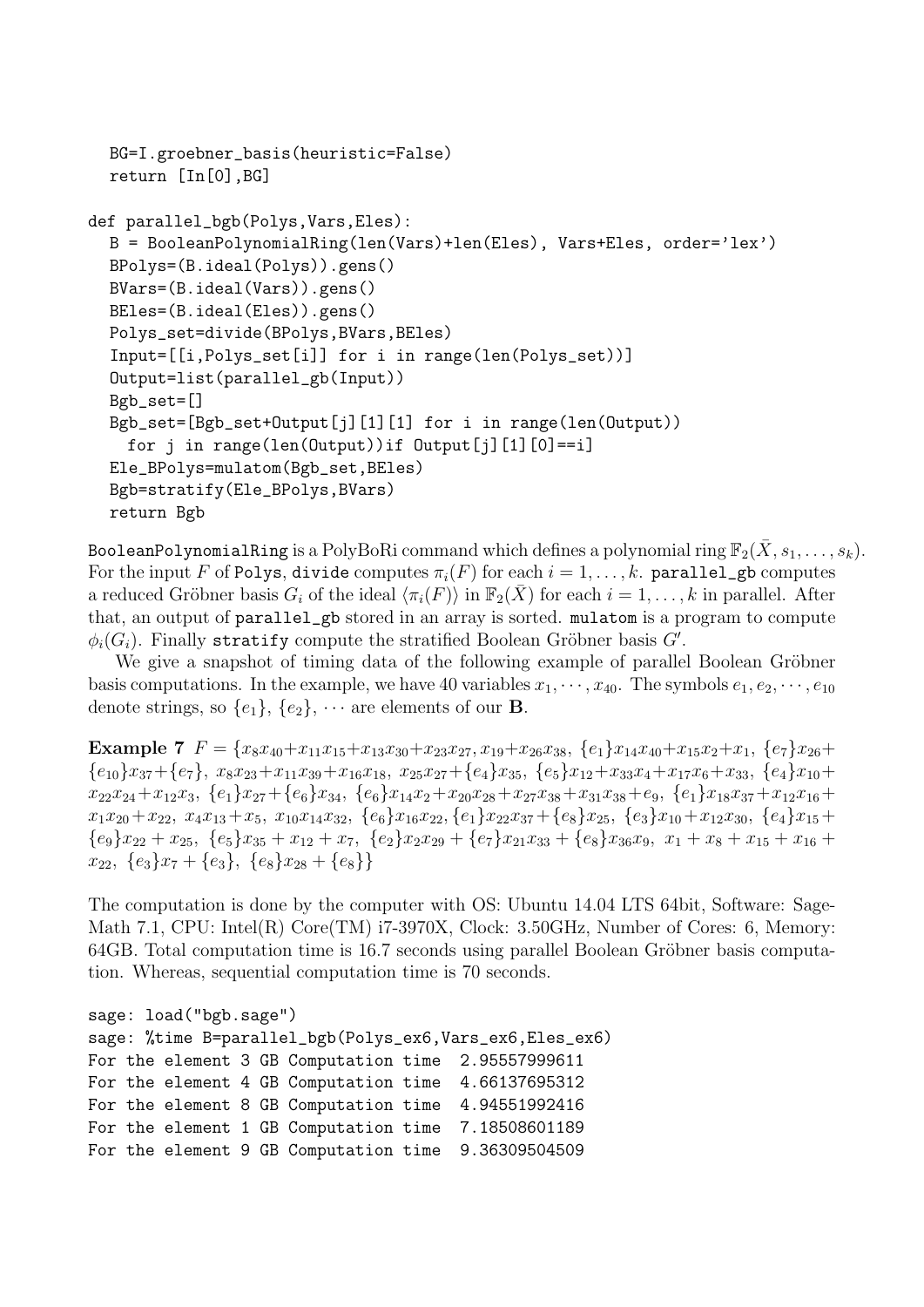```
For the element 10 GB Computation time 10.1585040092
For the element 2 GB Computation time 11.1377859116
For the element 7 GB Computation time 11.1130139828
For the element 11 GB Computation time 11.1987161636
For the element 5 GB Computation time 13.8662071228
For the element 6 GB Computation time 14.5633881092
CPU times: user 4.82 s, sys: 153 ms, total: 4.97 s
Wall time: 16.7 s
```
This parallel computation is essentially same as the parallel computation introduced in [12, 11]. Though we have satisfactory speed-up for this example, there are two problems for this type of parallel computation. One is that we can expect only  $n + 1$ -times speed-up, where *n* is the number of elements. The another one is that, unless each computation has almo[st s](#page-9-4)[am](#page-9-5)e computation time, we can not expect enough speed-up. For example, if two computations need 5 minutes and other need only a few seconds then the speed-up can be only double. Therefore the above example is a good example of the speed-up, but in general it is difficult to obtain an equivalent speed-up to the above example.

As is described in the introduction, we need to compute at most 10 Boolean Gröbner bases for solving one Sudoku puzzle. Since each Boolean Gröbner bases computation is done within 1 seconds, we do not need parallel computation for the solver of a Sudoku puzzle. For the computation of the s-rank of a Sudoku puzzle, we need to compute much more Boolean Gröbner bases. Since they are divided into many independent computations, parallel and distributed computation of Boolean Gröbner bases is effective for its computation.

# **5** Distributed Boolean Gröbner bases

In this section we describe how we implemented distributed Boolean Gröbner basis computation in SageMath. We have implemented distributed computation using "multiprocessing" module in Python which provide the remote manager. Client code is as follows.

```
from multiprocessing.managers import BaseManager
class QueueManager(BaseManager):pass
QueueManager.register('bgb_remote')
QueueManager.register('parallel_bgb_remote')
def distributed_bgb(Polys,Vars,Eles,IP,Port,Parallel=False):
 B = BooleanPolynomialRing(len(Vars)+len(Eles), Vars+Eles, order='lex')
 m = QueueManager(address=(IP,Port),authkey='abracadabra')
 m.connect()
  if Parallel==True:
   Bgb = (m.parallel_bgb_remote(Polys,Vars,Eles))._getvalue()
 else:
    Bgb = (m.bgb_remote(Polys,Vars,Eles))._getvalue()
 return Bgb
```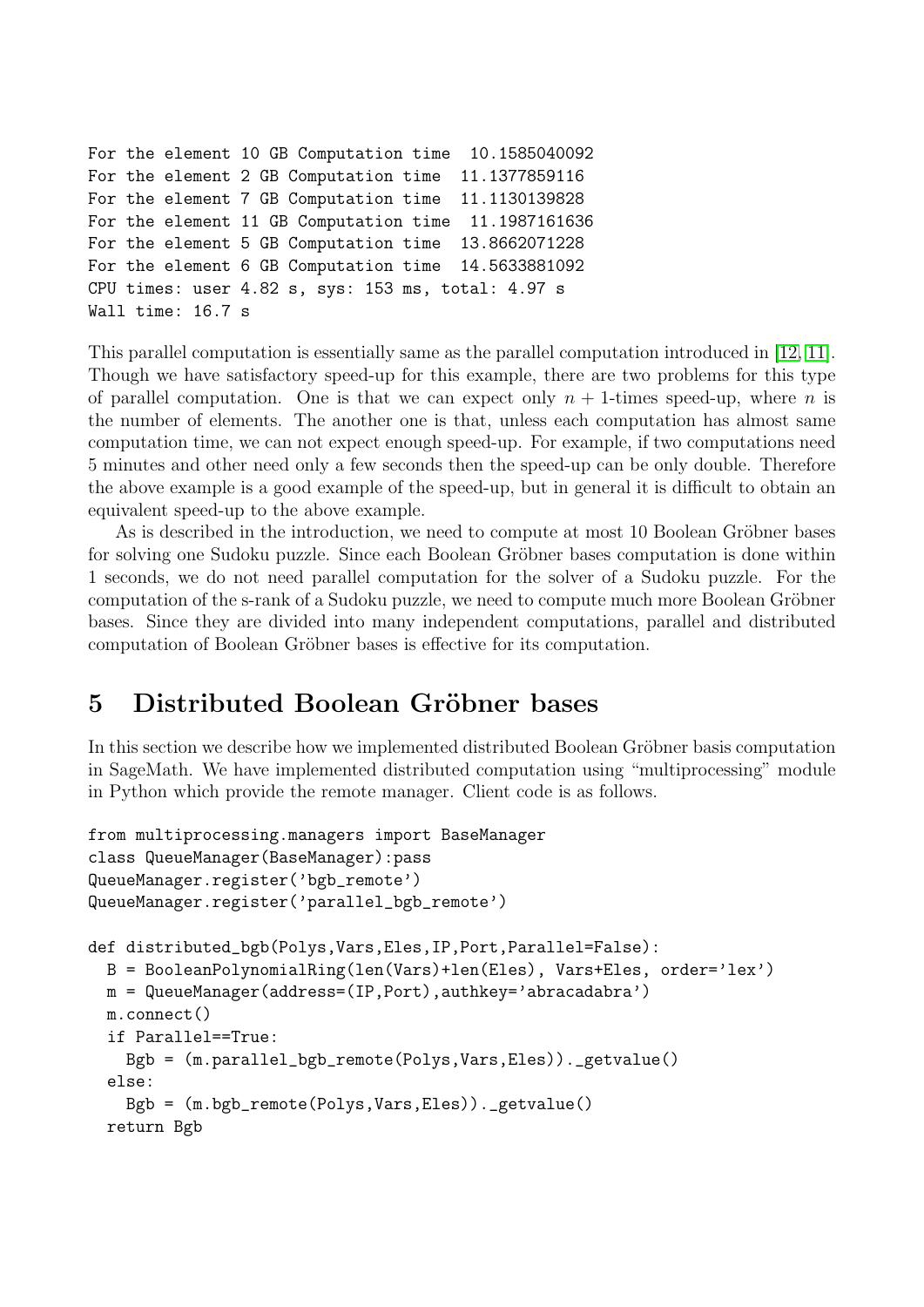Clients setup IP address and Port number of a distributed computing server. Basically, clients set any password to "authkey" for the authentication when "BaseManager" object is used. We fix "authkey" here for simplicity. Next, server code is as follows.

```
from multiprocessing.managers import BaseManager
class QueueManager(BaseManager):pass
def _bgb(polys,vars,eles):
 print("bgb call ")
 w=walltime()
 Bgb=bgb(polys,vars,eles)
  wtime=walltime(w)
 print '\033[94m'+"BGB Computation time "+'\033[0m',wtime
 return Bgb
def _parallel_bgb(polys,vars,eles):
  print("parallel bgb call ")
 return parallel_bgb(polys,vars,eles)
if __name__ == ' __main__':
  load("bgb.sage")
  QueueManager.register('bgb_remote', callable=_bgb)
  QueueManager.register('parallel_bgb_remote', callable=_parallel_bgb)
 m = QueueManager(address=("127.0.0.1",50000),authkey='abracadabra')
  s = m.get_server()
  s.serve_forever()
```
When client calls bgb\_remote function, server executes \_bgb function. Although there are other implementation methods to distribute, this implementation method is very simple and easy to deal with.

The following computation example shows how to use our program. It compute the stratified Boolean Gröbner basis  $\{x + \{s_1\}, y + \{s_2\}\}\$  of the ideal  $\langle (1 + \{s_1, s_2\}) (XY + X + Y), \{s_1\} X +$  $\{s_1\}, \{s_2\}Y + \{s_2\}, XY\rangle$  in a Boolean polynomial ring  $\mathcal{P}(\{s_1, s_2\})(x, y)$  w.r.t. a lex order such that  $x > y$ .

```
sage: load("bgb.sage")
sage: var("x,y,s1,s2")
(x, y, s1, s2)sage: distributed_bgb([(1+s1+s2)*(x*y+x+y),s1*x+s1,s2*y+s2,x*y],[x,y],[s1,s2],
....: "127.0.0.1",50000,Parallel=True)
[x + s1, y + s2]
```
Parallel computation is available as an option. In this way, we can easily use distributed Boolean Gröbner basis computation.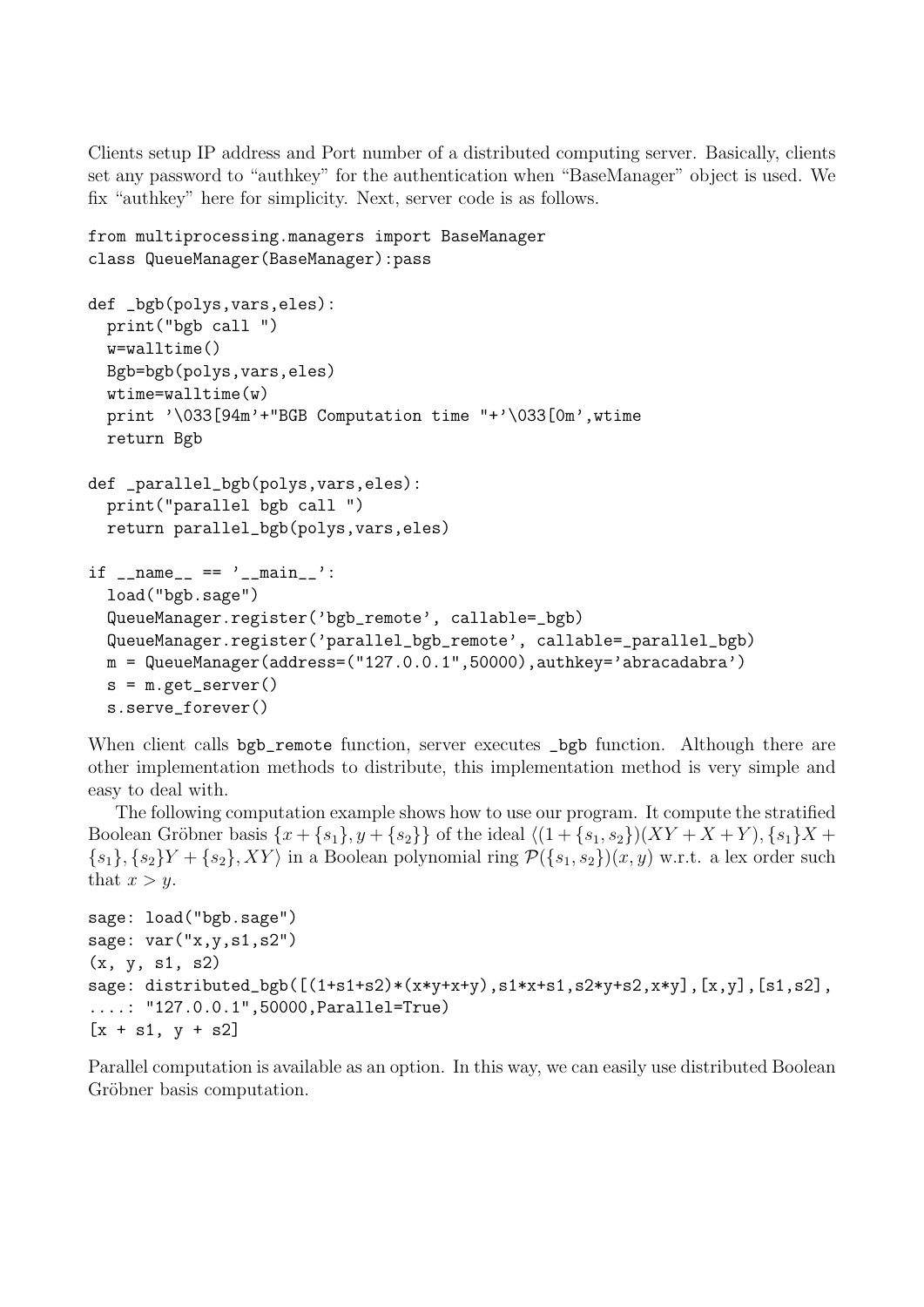# **6 Computation Data**

In this section we give some computation data of the s-rank of Sudoku puzzles obtained by our parallel and distributed Boolean Gröbner basis program in SageMath in order to show its effect. The computing environment used for our experiments is summarized below.

|              | Computer 1 and 2             | Computer 3                   |  |  |
|--------------|------------------------------|------------------------------|--|--|
| OS           | Ubuntu 14.04 LTS 64bit       | Ubuntu 14.04 LTS 64bit       |  |  |
| SageMath     | 71                           | 71                           |  |  |
| <b>CPU</b>   | Intel(R) $Core(TM)$ i7-3970X | Intel(R) $Core(TM)$ i7-4960X |  |  |
| Clock        | 3.50GHz                      | $3.60$ GHz                   |  |  |
| Num of Cores |                              |                              |  |  |
| Memory       | $64$ GB                      | $64$ GB                      |  |  |

Table 1: The computing environment

For the computation of s-ranks, we empirically compute more than 100 Boolean Gröbner bases. These Boolean Gröbner basis computations are independent, so we can expect reasonable speedup by using parallel and distributed Boolean Gröbner basis computation.

The following Table 2 contains computation time (in seconds) obtained by three types of computation. The first one, "Sequential" is a serial computing, which means all Boolean Gröbner basis computations are executed sequentially. The second one, "Parallel" means Boolean Gröbner basis computations executed simultaneously by a single computer with multiple processors/cores. We run a Boolean Gröbner bases program introduced in  $[8]$  as regards "Sequential" and "Parallel". The third one, "Parallel and Distributed" means "Parallel" computations by three computers. The first row in Table 2 is the average time (in seconds) of 10 puzzles in the Sudoku book UltraHard [2] for obtaining s-rank of a puzzle. Ex[am](#page-9-2)ple A and Example B contains the data for two puzzles among them.

|           | Sequential | Parallel | Parallel and Distributed |  |  |
|-----------|------------|----------|--------------------------|--|--|
| Average   | 74.13      | 15.55    | 6.49                     |  |  |
| Example A | .84.9      | 37.32    | 14.39                    |  |  |
| Example B | 64.12      | 4.04     | 5.66                     |  |  |

Table 2: Computation time of Srank (Sec)

| $\overline{2}$ |                |                |                |   |   | 9 |                |                |
|----------------|----------------|----------------|----------------|---|---|---|----------------|----------------|
|                |                | $\overline{5}$ | 1              |   |   |   | 6              |                |
|                | 6              |                |                | 3 |   |   |                |                |
|                | 1              |                |                | 9 |   |   |                | $\overline{2}$ |
|                |                | 4              | $\overline{5}$ |   |   |   |                | 7              |
|                |                |                |                |   | 8 |   | 4              |                |
| 7              |                |                |                |   |   | 4 |                |                |
|                | $\overline{5}$ |                |                |   | 6 |   | $\overline{2}$ |                |
|                |                | $\mathbf 1$    | $\overline{2}$ | 7 |   |   |                | 3              |

| $\overline{2}$ |         |            |                  |                |              | 9 | 8 |                |
|----------------|---------|------------|------------------|----------------|--------------|---|---|----------------|
|                | 3       |            |                  |                | $\mathbf{1}$ |   |   | 6              |
|                |         | 9          |                  | $\overline{5}$ |              |   |   | 4              |
|                |         |            | $\boldsymbol{6}$ |                |              |   | 3 |                |
|                |         | 3          |                  |                |              | 1 |   |                |
|                | 9       |            |                  |                | 4            |   |   |                |
| 9              |         |            |                  | 7              |              | 8 |   |                |
| $\overline{4}$ |         |            | $\overline{5}$   |                |              |   | 9 |                |
|                | $\!6\,$ | $\sqrt{2}$ |                  |                |              |   |   | $\overline{5}$ |

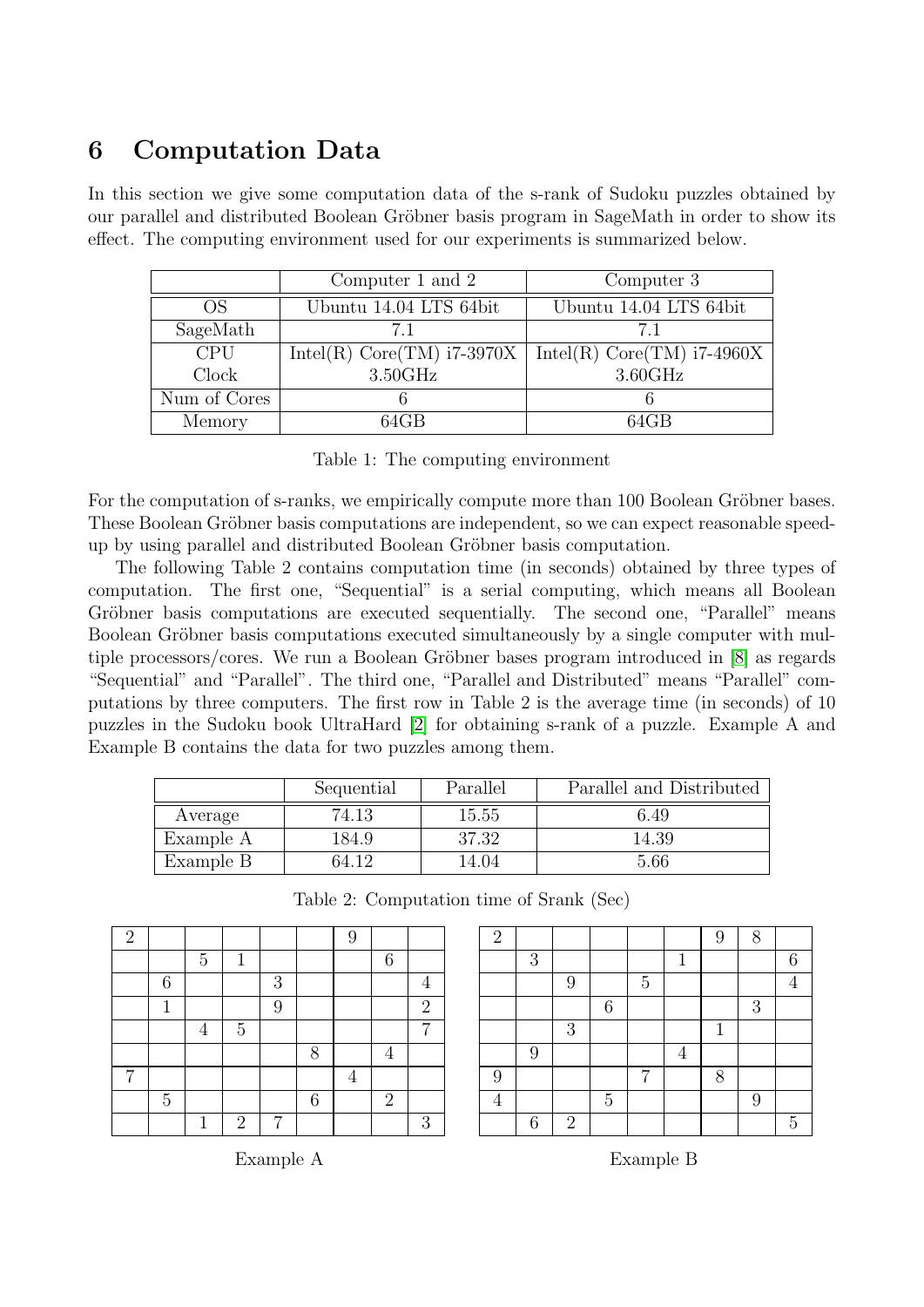The computation time of Example A and B shows that our parallel and distributed computation is efficient for s-rank. When a given Sudoku puzzle is not basic solvable (see [5]), for computing its s-rank, we need computations of many Boolean Gröbner bases. For such computations, our computing method is practical and useful.

## **7 Conclusions and Remarks**

In this paper we have introduced parallel computation of Boolean Gröbner bases of an arbitrary finite power set algebra. It is implemented in the computer algebra system SageMath using the PolyBoRi library. A parallel Boolean Gröbner basis computation program is implemented with "@parallel" decorator. We do not use any sophisticated technique of parallel programming. Nevertheless, our method is sufficiently effective as we saw in section 4.

As is described in the introduction, our parallel Boolean Gröbner basis computation does not have an enough effect on just solving one Sudoku puzzle. For solving a Sudoku puzzle which has a size  $16 \times 16$ , however, we think parallel and distributed Boolean Gröbner basis computations are useful. For solving a normal Sudoku puzzle of the size  $9 \times 9$ , we need about 800 Boolean polynomials with 81 variables, whereas for solving a Sudoku puzzle of the size 16 *×* 16, we need about 3700 Boolean polynomials with 196 variables.

We have also introduced the distributed computation of Boolean Gröbner bases. Data of our experiments presented in section 6 show that our programs work properly and effectively. Our parallel and distributed program in SageMath(PolyBoRi) can obtain s-rank within 10 seconds.

We can also parallelize the computation of a comprehensive Boolean Gröbner basis by using the same parallel computation presented in section 4 (see [3]). A comprehensive Boolean Gröbner basis is an ideal tool for obtaining an elimination of an ideal of a Boolean polynomial (see [13]). Computation of such an elimination is very important for many types of combinatorial problems. We expect that our parallel and distributed c[om](#page-8-2)putation method of Boolean Gröbner bases also contributes to speed-up solving those problems.

# **References**

- [1] Brickenstein, M., Dreyer, A., 2009. A framework for Gröbner -basis computations with Boolean polynomials. J. Symbolic Comput.44 (9), 1326-1345. PolyBoRi Polynomials over Boolean Rings. http://polybori.sourceforge.net/.
- <span id="page-8-1"></span>[2] Gohnai,K., and Cross Word editorial desk.(2008). Number Placement Puzzles(UltraHard), (In Japanese) Kosaido Publishing Co., 2008.
- [3] Inoue, S.(2009). On the Computation of Comprehensive Boolean Gröbner Bases. Proceedings of the 11th International Workshop on Computer Algebra in Scientific Computing(CASC 2009), LNCS 5743, pp 130-141, Springer-Verlag Berlin Heidelberg.
- <span id="page-8-2"></span><span id="page-8-0"></span>[4] Inoue, S., 2009. BGSet Boolean Groebner bases for Sets. http://www.mi.kagu.tus.ac.jp/~inoue/BGSet/.